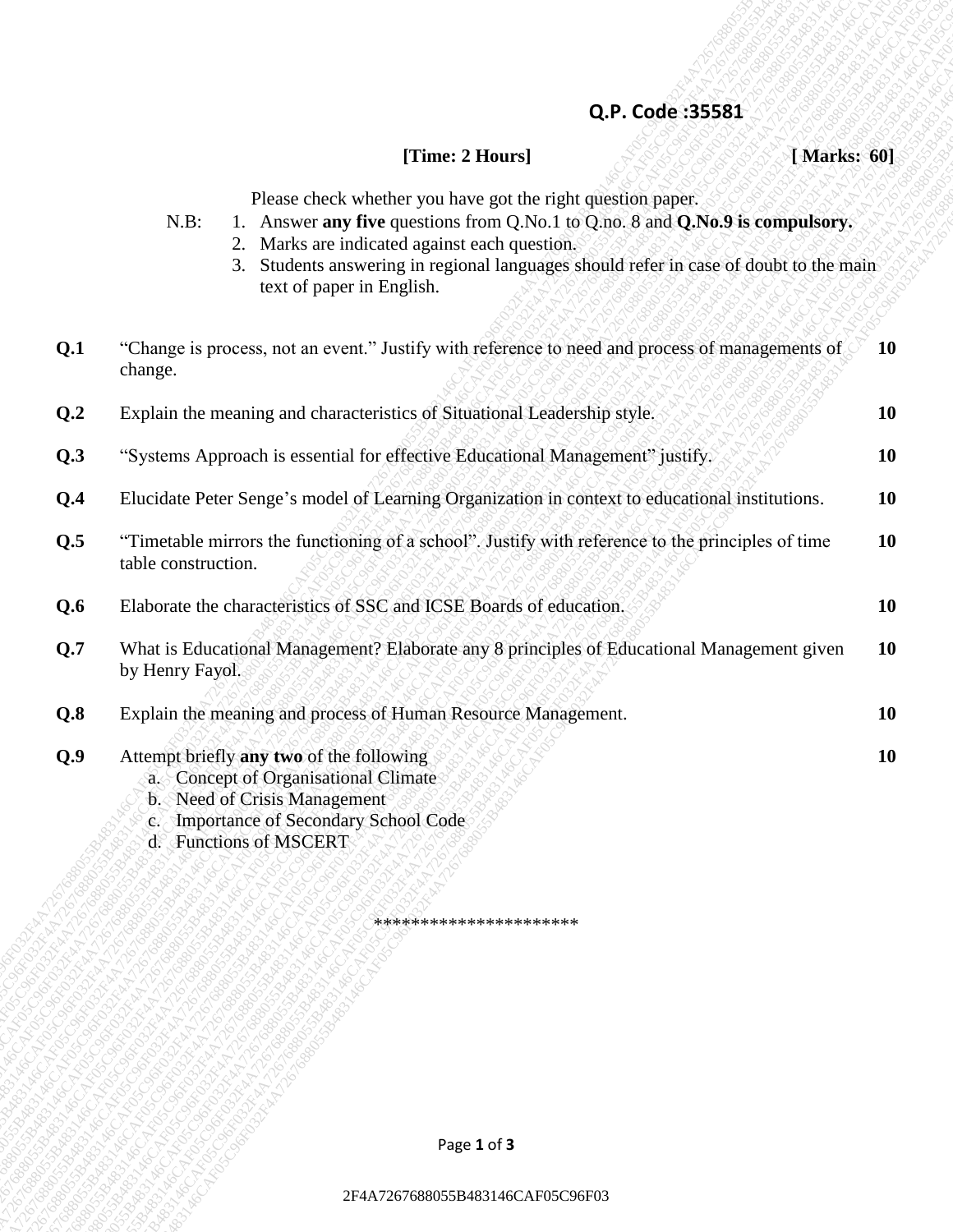## **Q.P. Code :35581**

|                                 | Q.P. Code: 35581                                                                                                   |                                |
|---------------------------------|--------------------------------------------------------------------------------------------------------------------|--------------------------------|
|                                 | वेळ : २ तास                                                                                                        | $[\mathbb{J}]\mathbb{u}$ : ६०] |
|                                 | Please check whether you have got the right question paper.                                                        |                                |
|                                 |                                                                                                                    |                                |
| 9.8                             | ''बदल ही प्रक्रिया आहे, घटना नाही'' बदल व्यवस्थापनाची गरज व प्रक्रियेच्या संदर्भात समर्थन करा.                     | 80                             |
| $\mathbf{F}.\mathbf{K}$         | परिस्थितीजन्य नेतृत्व शैलीचा अर्थ व वैशिष्ट्ये स्पष्ट करा.                                                         | १०                             |
| $\overline{y}$ . $\overline{z}$ | ''प्रभावी शैक्षणिक व्यवस्थापनासाठी प्रणाली उपगम आवश्यक आहे.' समर्थन करा.                                           | 80                             |
| X, K                            | पिटर सेंग यांचे व्यवस्थापनातील संघटन अध्ययन प्रतिमान शैक्षणिक संस्थेच्या संदर्भात स्पष्ट करा.                      | १०                             |
| 7.4                             | ''वेळापत्रक शालेय कामकाजाचा आरसा आहे'' वेळापत्रक रचनेच्या तत्वांच्या संदर्भात स्पष्ट करा.                          | १०                             |
| $\overline{J}$ . K              | एस्. एस्. सी. आणि आई. सी. एस्. इ. शिक्षण मंडळांची वैशिष्ट्ये सविस्तर विषद करा.                                     | १०                             |
| 9R                              | शैक्षणिक व्यवस्थापन म्हणजे काय ? हेन्री फेयोल ह्यांनी दिलेल्या शैक्षणिक तत्वांपैकी कोणतीही आठ तत्वे स्पष्ट करा. १० |                                |
| J.R                             | मानवी संसाधन व्यवस्थापनाचा अर्थ व प्रक्रिया स्पष्ट करा.                                                            | 80                             |
| $\overline{A}$ .                | खालीलपैकी <b>कोणत्याही दोनांवर</b> थोडक्यात लिहा                                                                   | 80                             |
|                                 | अ) संघटनात्मक वातावरणाचा अर्थ                                                                                      |                                |
|                                 | ब) समस्या व्यवस्थापनाची आवश्यकता                                                                                   |                                |
|                                 | क) माध्यमिक शालेय संहिते (एस्. एस्. कोड) चे  महत्व                                                                 |                                |
|                                 | ड) एम्. एस्. सी. ई. आर्. टी. ची कार्य                                                                              |                                |
|                                 |                                                                                                                    |                                |
|                                 | ************************                                                                                           |                                |
|                                 |                                                                                                                    |                                |
|                                 |                                                                                                                    |                                |
|                                 |                                                                                                                    |                                |
|                                 |                                                                                                                    |                                |
|                                 | Page 2 of 3                                                                                                        |                                |
|                                 | 2F4A7267688055B483146CAF05C96F03                                                                                   |                                |
|                                 |                                                                                                                    |                                |